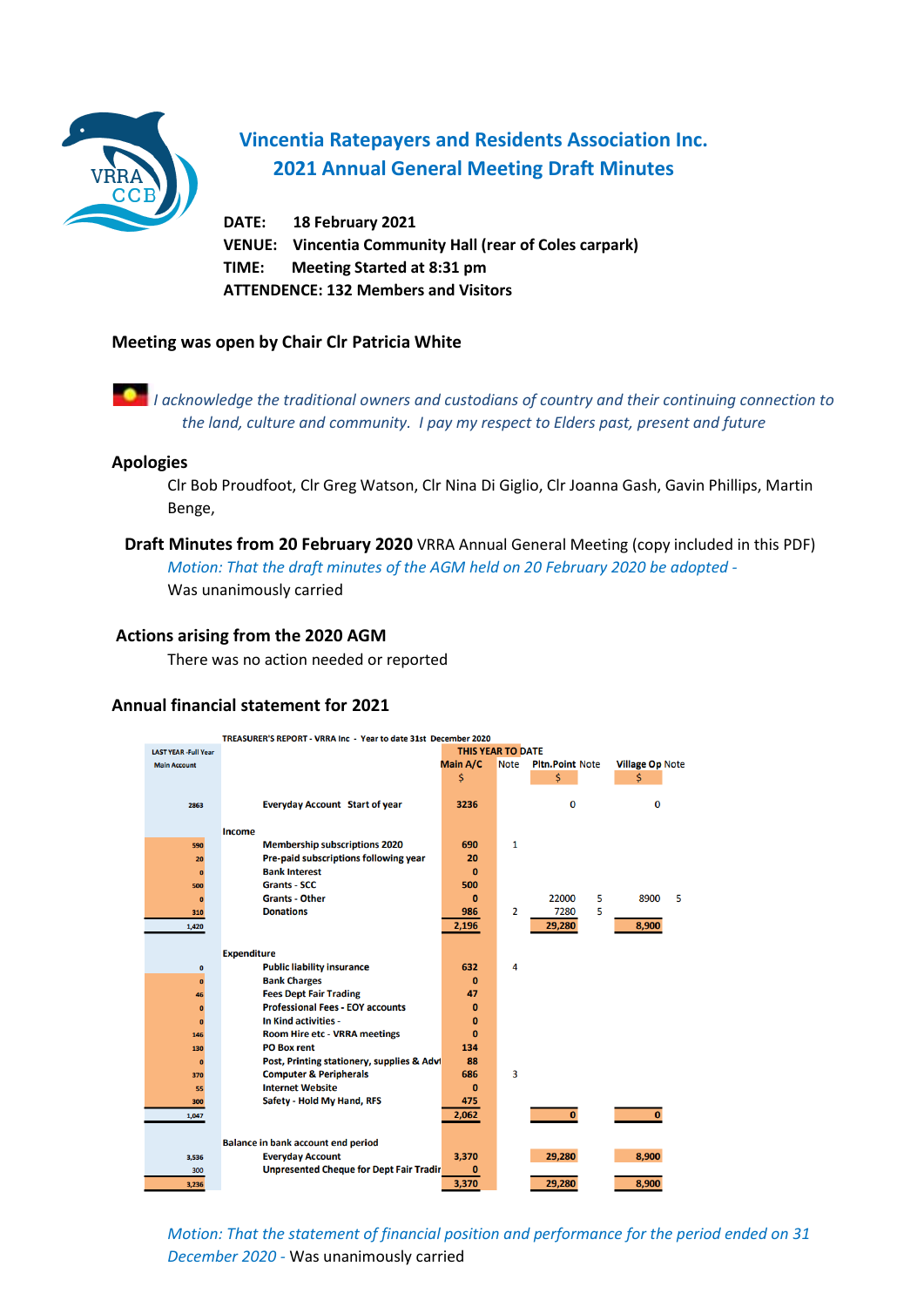### **President ken Buckley 2020 Report**

Good evening all.

Last year's president Ros stated that we had had a challenging yet fulfilling year no doubt referring to the bushfires, little did we know what was to come.

I take this opportunity to thank our members, councillors, council staff, with a special mention to all of the Shoalhaven's emergency operations teams and volunteers, i.e. RFS, SES, Ambo's, medical staff, marine rescue etc.

It was a challenging year also for the committee and I thank them for their dedication and commitment, John Ross, Ros and Norm Vickery, Bob Pullinger, Erica Jones, Anthony and Dawn Thompson with a special thanks to Lou Casmiri.

Subcommittee leads. Gavin Phillips, Martin Benge, Jess Vickery, Bob Pullinger and of course Annette Pham who worked tirelessly on grant applications to enable us to achieve so much.

Unfortunately because of COVID-19 we had to cancel two general meetings however the committees continued to work through this troublesome time thanks to the magic of Zoom and well managed COVID-19 restrictions by our state government.

## Some highlights:

# **White Sands Bush walk between Jervis Street and the southern side of Blenheim Beach-**

Bush track was restored to national standard including width and obstacle height, safety barrier as well as temporary signage until council agree on a template for the Shoalhaven.

### **Strategic plans for Bay and Basin and Vincentia**.

Erica Jones has been assigned the lead for the Vincentia strategic plan however it is on hold waiting for the Bay and Basin Strategic plan with whom Lou is our rep.

## **Bayswood**

- 1. Cleaning of the dam A major task considering the difficult accessibility and ensuring the safety of existing wildlife
- 2. Raising of the shared pathway over the creek between Bayswood and the "Hub".
- 3. Sealing the walkways around the gates at either end of Moona creek road bitumen fire trail.
- 4. Supporting Bayswood residents regarding the shared housing issue in Sand drift Way.

Current and future projects

- 1. Safe passage for pedestrians across Elizabeth Drive at Berry Street which includes shared pathway from the northern end of Moona Creek Road to Collingwood beach. Which is the whole of Berry street.
- 2. Bus shelter for residents especially schoolchildren who go to Nowra schools.

# **Plantation Point**

Development of Plantation Point to meet the needs of the population into the future whilst maintaining its intrinsic value to the community.

### **Welcome to Vincentia sign northern end of Elizabeth Dr at Moona Creek**

The sign is now up but we are waiting funding to complete native landscaping.

### **Vincentia Sailing Club and Little Nippers**

Providing full support to the Sailing Club to build a modest club house including storage for The Little Nippers.

### **Safe paths and bike tracks**

In particular around and off the Vincentia hills area and Frederic Street end of town.

### **Beach access ways**

Council wanted to delete rather than repair the stairs access way at the southern end of Nelsons Beach. We orchestrated a resident's action group and now have a new stairway with viewing platform. Now working to improve all beach's access.

**White Sands beach walk sponsored by Elite Energy**

**The Delivery Program & operational Plan (DPOPs)**

**Hold My Hand programme**

### *Motion: That the President report be accepted*

Was unanimously carried